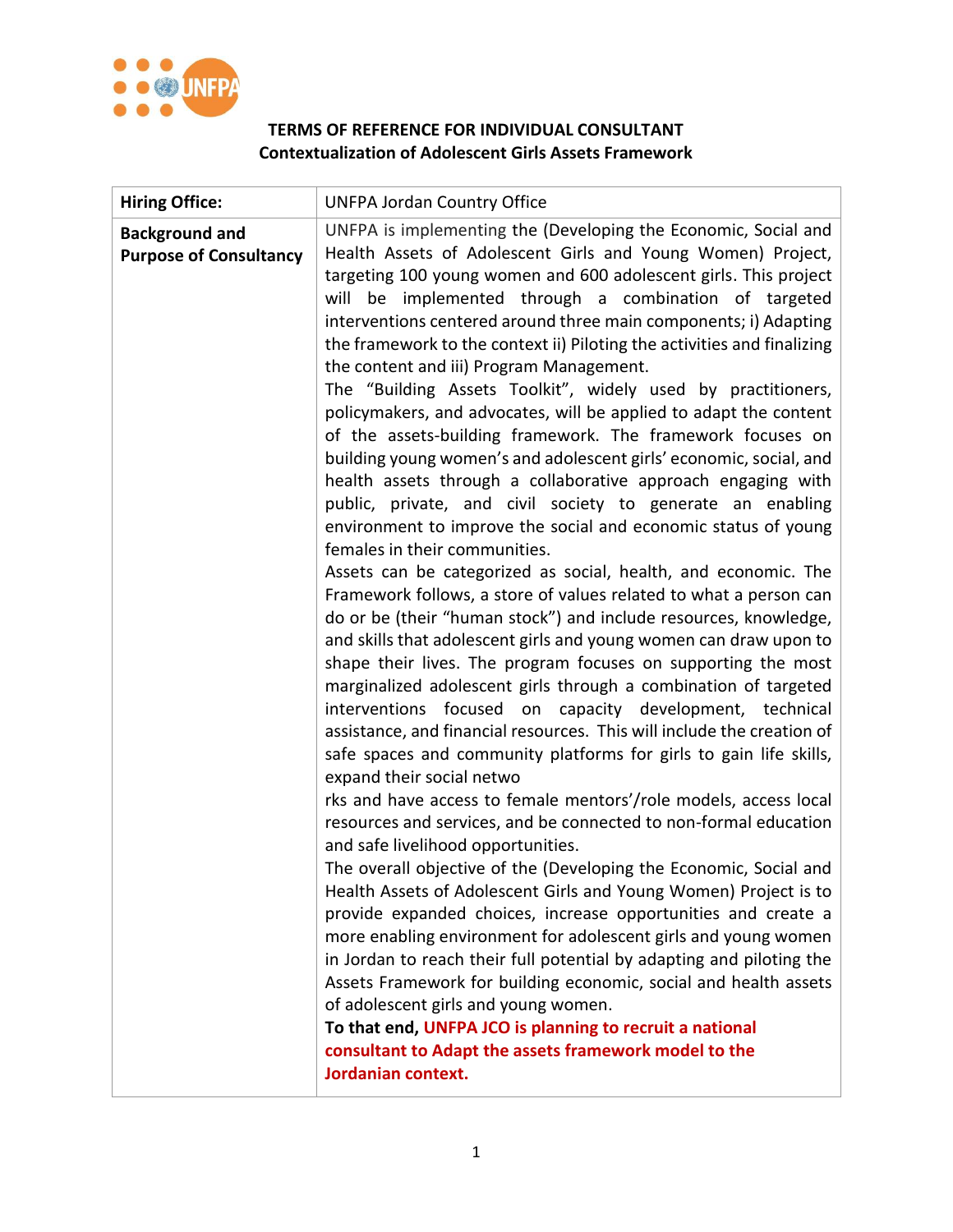

|                                          | Adaptation of the assets framework that is available in English (79     |
|------------------------------------------|-------------------------------------------------------------------------|
|                                          | pages                                                                   |
|                                          | https://docs.google.com/document/d/1RjAaw5VwnUoFlxZphkDzu               |
|                                          | k9BLrJegCDr6SqE7TrAUB4/edit and in Arabic                               |
|                                          | (https://docs.google.com/document/d/1V H2hQ5RFEiW1wq6AxY                |
|                                          | beFPPNVHT1wtW/edit.                                                     |
| Scope of work:                           | • Carry out an inception meeting to ensure a clear understanding        |
|                                          | of the TORs and expected outcomes and deliverables.                     |
| (Description of services,                | . Develop a work plan and proposed methodology, highlighting            |
| activities, or outputs)                  | key approaches that will be used and the timeframe.                     |
|                                          | . Data Collection phase includes a Desk review of available             |
|                                          | literature, holding consultations with community members                |
|                                          | including FGDs, and key informant interviews with relevant              |
|                                          |                                                                         |
|                                          | stakeholders. And/or Holding interviews/discussions or technical        |
|                                          | meetings as per the agreed methodology.                                 |
|                                          | . Based on the above consultations, Contextualize and adapt the         |
|                                          | assets-based framework (English and Arabic) and ensure relevant         |
|                                          | feedback, suggestions, comments, and recommendations                    |
|                                          | received are incorporated in the final version.                         |
|                                          | . This would include preparing a specialized training manual and        |
|                                          | guidelines including TOT for mentors to train mentees including         |
|                                          |                                                                         |
|                                          | essential business skills.                                              |
|                                          | • Testing draft content with Girls, in order to provide a final version |
|                                          | of the adapted material, the consultant will be requested to test       |
|                                          |                                                                         |
|                                          | the draft content with girls,                                           |
|                                          | . Based on the final version of the adapted TOT materials to the        |
|                                          | Jordanian context, the consultant will be responsible to deliver        |
|                                          | specialized training of trainers.                                       |
|                                          |                                                                         |
| <b>Duration and working</b><br>schedule: | Two months, to be completed by 20 June 2022                             |
|                                          |                                                                         |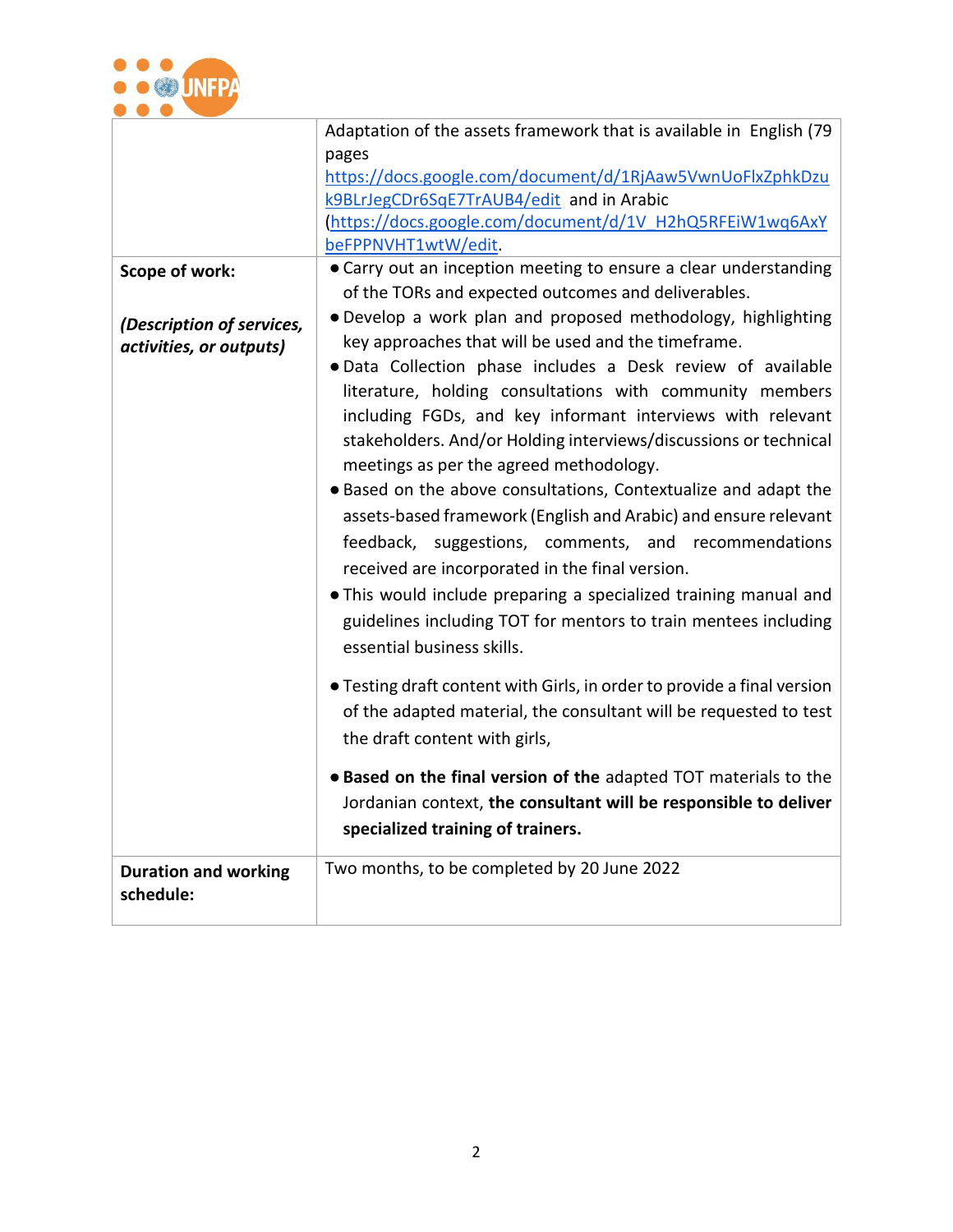

| Delivery dates and how                                                                                                     |                                                                                                                                                                                                                                                                                                                                                                                                                                                           |                                                              |             |
|----------------------------------------------------------------------------------------------------------------------------|-----------------------------------------------------------------------------------------------------------------------------------------------------------------------------------------------------------------------------------------------------------------------------------------------------------------------------------------------------------------------------------------------------------------------------------------------------------|--------------------------------------------------------------|-------------|
| work will be delivered                                                                                                     |                                                                                                                                                                                                                                                                                                                                                                                                                                                           | Outputs/Deliverables                                         | Timeframe   |
| (e.g. electronic, hard                                                                                                     | 1.                                                                                                                                                                                                                                                                                                                                                                                                                                                        | <b>Work Plan and Proposed</b>                                | By the 24th |
| copy, etc.):                                                                                                               |                                                                                                                                                                                                                                                                                                                                                                                                                                                           | methodology                                                  | of April,   |
|                                                                                                                            |                                                                                                                                                                                                                                                                                                                                                                                                                                                           |                                                              | 2022        |
|                                                                                                                            | 2.                                                                                                                                                                                                                                                                                                                                                                                                                                                        | The first draft of the                                       | By the 12th |
|                                                                                                                            |                                                                                                                                                                                                                                                                                                                                                                                                                                                           | contextualized training curriculum                           | of May 2022 |
|                                                                                                                            |                                                                                                                                                                                                                                                                                                                                                                                                                                                           | & training curriculum guidelines.                            |             |
|                                                                                                                            |                                                                                                                                                                                                                                                                                                                                                                                                                                                           | (English and Arabic)                                         |             |
|                                                                                                                            | 3.                                                                                                                                                                                                                                                                                                                                                                                                                                                        | The final draft of the                                       | By the 25th |
|                                                                                                                            |                                                                                                                                                                                                                                                                                                                                                                                                                                                           | contextualized training curriculum                           | of May,     |
|                                                                                                                            |                                                                                                                                                                                                                                                                                                                                                                                                                                                           | & training curriculum guidelines                             | 2022        |
|                                                                                                                            |                                                                                                                                                                                                                                                                                                                                                                                                                                                           | (English and Arabic)                                         |             |
|                                                                                                                            | 4                                                                                                                                                                                                                                                                                                                                                                                                                                                         | <b>Deliver ToT Trainings</b>                                 | By 10th of  |
|                                                                                                                            |                                                                                                                                                                                                                                                                                                                                                                                                                                                           |                                                              | June        |
|                                                                                                                            | 5                                                                                                                                                                                                                                                                                                                                                                                                                                                         | <b>Final Report on Assignment/</b>                           | By 16th of  |
|                                                                                                                            |                                                                                                                                                                                                                                                                                                                                                                                                                                                           | <b>Contextualization Process (English)</b>                   | June        |
| <b>Monitoring and</b><br>progress control,<br>including reporting<br>requirements,<br>periodicity format, and<br>deadline: | The acceptance of services at the end of each completed<br>deliverable will be certified through a Certification of Payment to<br>be counter signed by both parties (IC and UNFPA) and a daily log<br>sheet to be submitted by the consultant including the details of<br>working days and tasks".<br>Regular meetings conducted with the consultant and UNFPA GBV<br>key staff to ensure work progresses as planned and address any<br>faced challenges. |                                                              |             |
| <b>Supervisory</b><br>arrangements:                                                                                        | The consultant will closely work with the adolescent girls' program<br>officer under the supervision of UNFPA Jordan's GBV Analyst and<br>under the overall direction of the Humanitarian coordinator                                                                                                                                                                                                                                                     |                                                              |             |
| <b>Expected travel:</b>                                                                                                    | Due to the fact that the implementation of this project is in the<br>south of Jordan- Karak governorate, the consultant will be<br>requested to visit field locations accordingly. UNFPA will be offering<br>transportation when available/ otherwise the consultant will have<br>to arrange for their own transportation.                                                                                                                                |                                                              |             |
| <b>Required expertise,</b>                                                                                                 |                                                                                                                                                                                                                                                                                                                                                                                                                                                           | <b>Minimum Qualifications and Experience:</b>                |             |
| qualifications and                                                                                                         | $\bullet$                                                                                                                                                                                                                                                                                                                                                                                                                                                 | Master's degree in Social Sciences, Gender, and human        |             |
| competencies, including                                                                                                    |                                                                                                                                                                                                                                                                                                                                                                                                                                                           | rights or in any related field with 5 years or relevant work |             |
| language requirements:                                                                                                     | experience OR a Bachelor degree with at least 7 years of                                                                                                                                                                                                                                                                                                                                                                                                  |                                                              |             |
|                                                                                                                            |                                                                                                                                                                                                                                                                                                                                                                                                                                                           | relevant work experience may be accepted in lieu of an       |             |
|                                                                                                                            |                                                                                                                                                                                                                                                                                                                                                                                                                                                           | advanced university degree.                                  |             |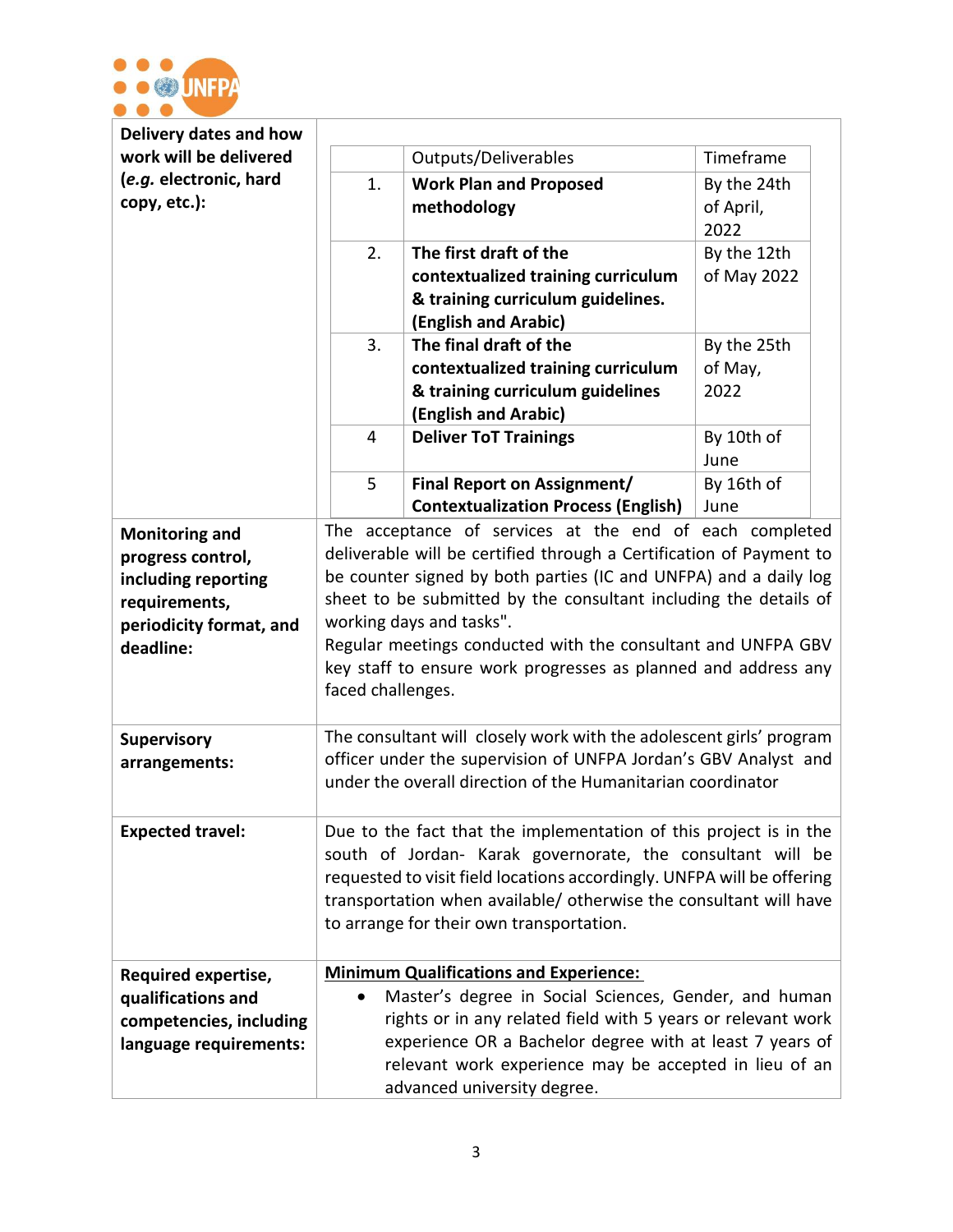

|                                                                                                                          | Fluency in spoken and written English and Arabic is required<br>$\bullet$<br>Proficiency in oral and written Arabic and English is<br>essential.<br>At least 5 years of professional experience in gender /GBV<br>/adolescent<br>girls<br>programming<br>or<br>international<br>development and social sciences.<br>proven experience in conducting research and developing<br>$\bullet$<br>strategies/ materials related to advancing gender equality<br>and preventing GBV /adolescent girls- relevant work.<br>Experience in strategic analysis, context adaptation, and<br>$\bullet$<br>report writing;<br>Ability to consolidate, synthesize and analyze information<br>$\bullet$<br>Familiarity with UN and/or UNFPA mandate and activities,<br>$\bullet$<br>Demonstrated organizational skills, including the ability to<br>$\bullet$<br>work independently and productively, with multiple<br>stakeholders in a fast-paced environment.<br>Familiarity with UN work is desirable.<br>٠<br><b>Core Competencies:</b><br>Values<br>Achieving results<br>Developing & applying professional expertise<br>Thinking analytically & strategically<br>Working in teams/managing self and relationships<br>Communicating for impact<br>$\bullet$<br><b>Functional Competencies:</b><br>Strong knowledge and familiarity with the<br>Jordan<br>humanitarian<br>particularly<br>context,<br>adolescent<br>girls'<br>situation, GBV prevention, and response.<br>Ability to communicate complex information and ideas in a<br>simplified manner;<br>Ability to work under pressure and to deliver on time. |
|--------------------------------------------------------------------------------------------------------------------------|---------------------------------------------------------------------------------------------------------------------------------------------------------------------------------------------------------------------------------------------------------------------------------------------------------------------------------------------------------------------------------------------------------------------------------------------------------------------------------------------------------------------------------------------------------------------------------------------------------------------------------------------------------------------------------------------------------------------------------------------------------------------------------------------------------------------------------------------------------------------------------------------------------------------------------------------------------------------------------------------------------------------------------------------------------------------------------------------------------------------------------------------------------------------------------------------------------------------------------------------------------------------------------------------------------------------------------------------------------------------------------------------------------------------------------------------------------------------------------------------------------------------------------------------------------------------------------------------------------|
| Inputs/services to be                                                                                                    | UNFPA Jordan Country Office will support in Facilitating meeting                                                                                                                                                                                                                                                                                                                                                                                                                                                                                                                                                                                                                                                                                                                                                                                                                                                                                                                                                                                                                                                                                                                                                                                                                                                                                                                                                                                                                                                                                                                                        |
| provided by UNFPA or<br>implementing partner<br>(e.g support services,<br>office space,<br>equipment), if<br>applicable: | schedules with implementing partners and other stakeholders if<br>needed.                                                                                                                                                                                                                                                                                                                                                                                                                                                                                                                                                                                                                                                                                                                                                                                                                                                                                                                                                                                                                                                                                                                                                                                                                                                                                                                                                                                                                                                                                                                               |